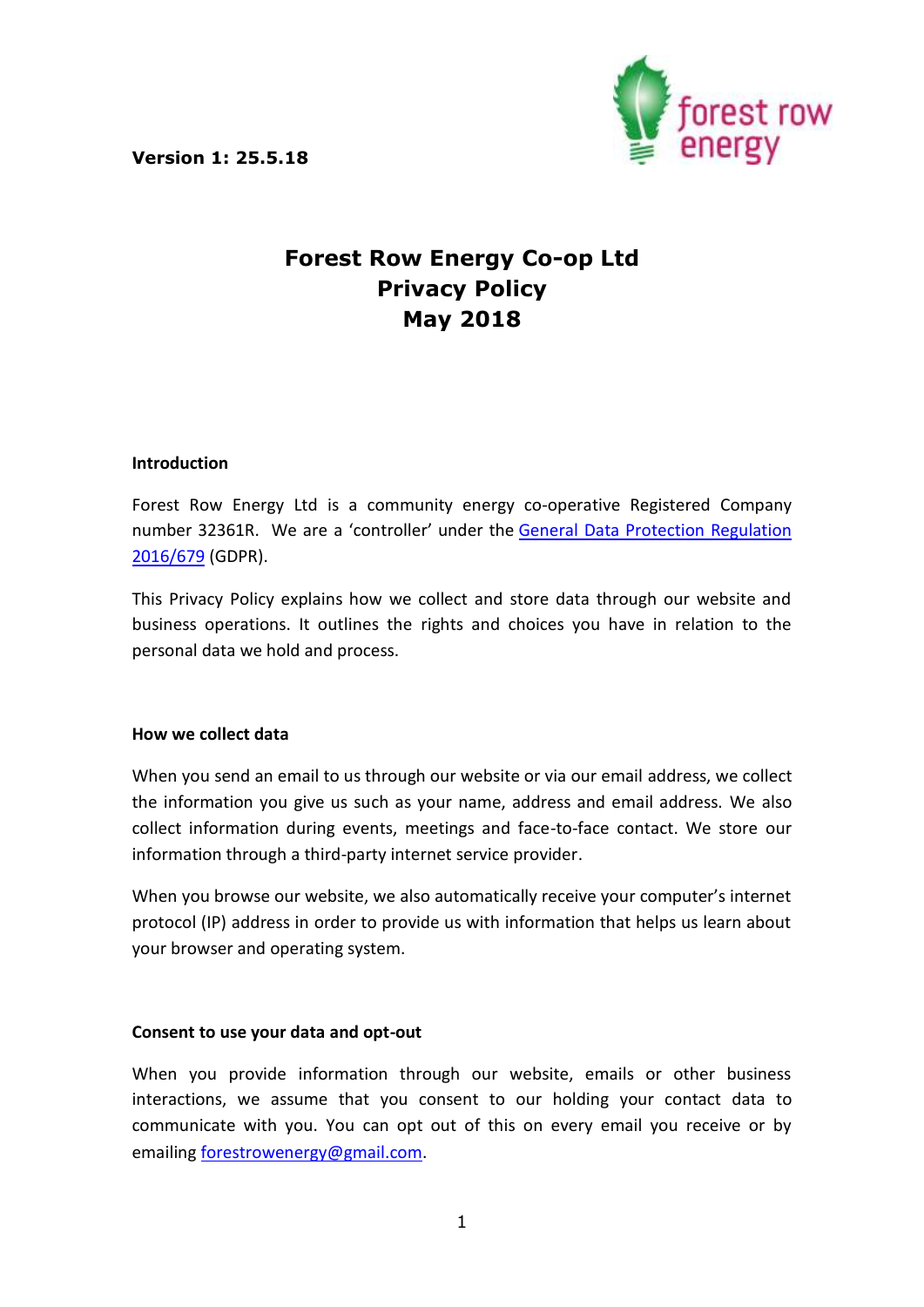

#### **How do we use personal information?**

We may use your data for the following purposes:

- Administration of membership details
- Provision and promotion of our goods or services
- Maintaining accounts and records
- To notify you that we have received communications from you.
- To administer payments, accounting, auditing, billing and collection or support services
- Complying with our legal and regulatory obligations (such as record keeping obligations) and for insurance purposes
- Communicating with you about our latest developments, news, events, co-op announcements, products and services.

#### **When do we share personal data?**

We may disclose your personal information if we are required by law to do or in the case of the need to defend our legal rights. We may also disclose details to our employees, insurers and subcontractors if required to do so to fulfil the services or products that you have requested from us. Beyond this, we never share your details with a third party without your consent.

#### **How long will we keep your information for?**

We keep your information as long as it is deemed useful for business purposes or until you request we no longer store it.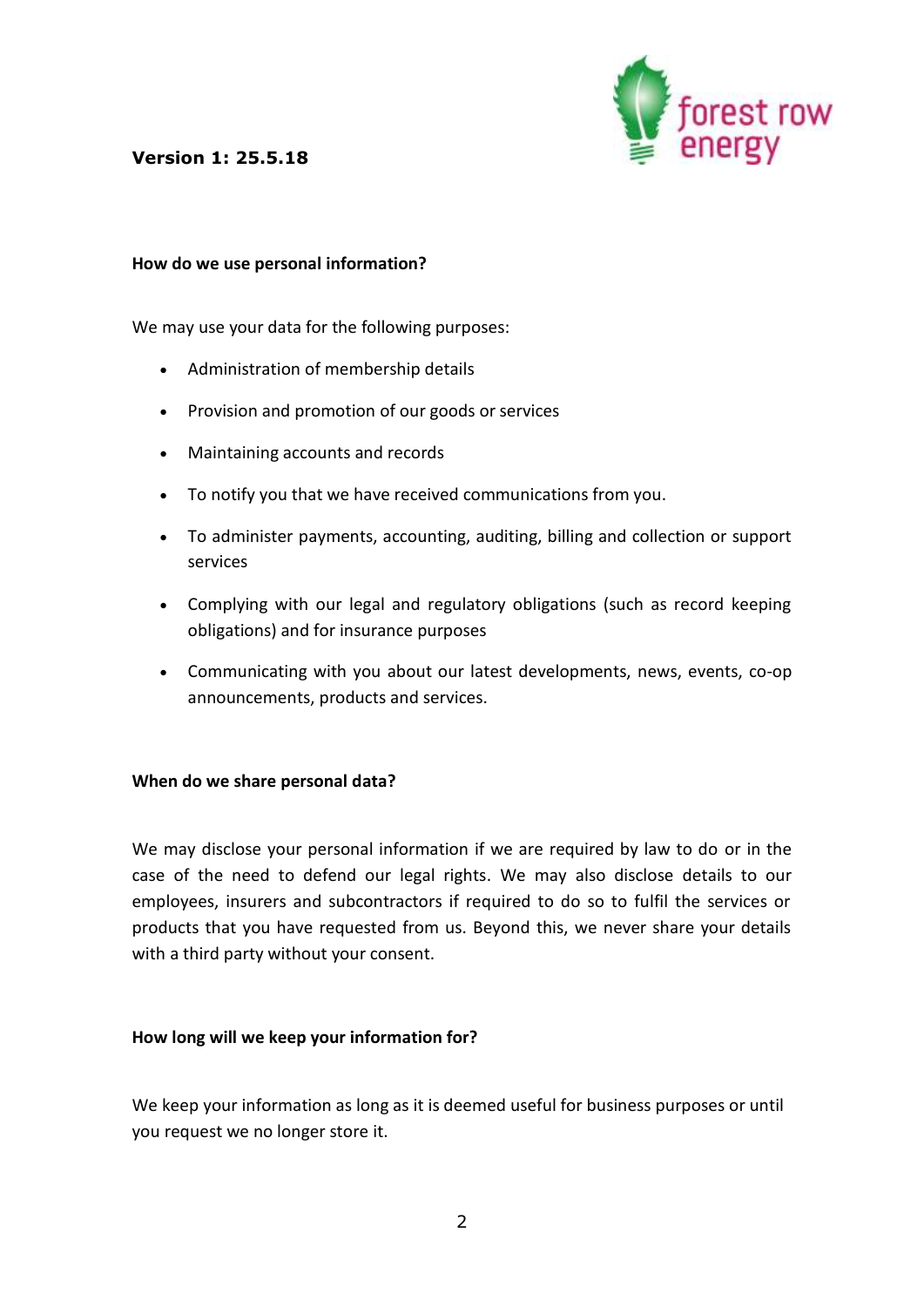

#### **How do we secure your information?**

We take steps to protect data against accidental loss to prevent unauthorised access, use, destruction or disclosure including use of password protection on any of our electronic systems or online data storage systems.

We use a third party provider to store our email lists that operated under a GDPR compliant Privacy Policy.

#### **What rights do you have?**

You have the following rights under the GDPR:

- Right to be informed
- Right of access
- Right to rectification
- Right to erasure
- Right to restriction of processing
- Right to data portability
- Right to object
- Rights concerning automated decision-making and profiling
- You have a right to see the information we hold about you
- To access this you need to provide a request by email to forestrowenergy@gmail.com, together with proof of identity
- We will usually process your request free of charge and within 30 days however we reserve the right to charge a reasonable administration fee and to extend the period of time by a further two months if the request is obviously unfounded and/or is very complex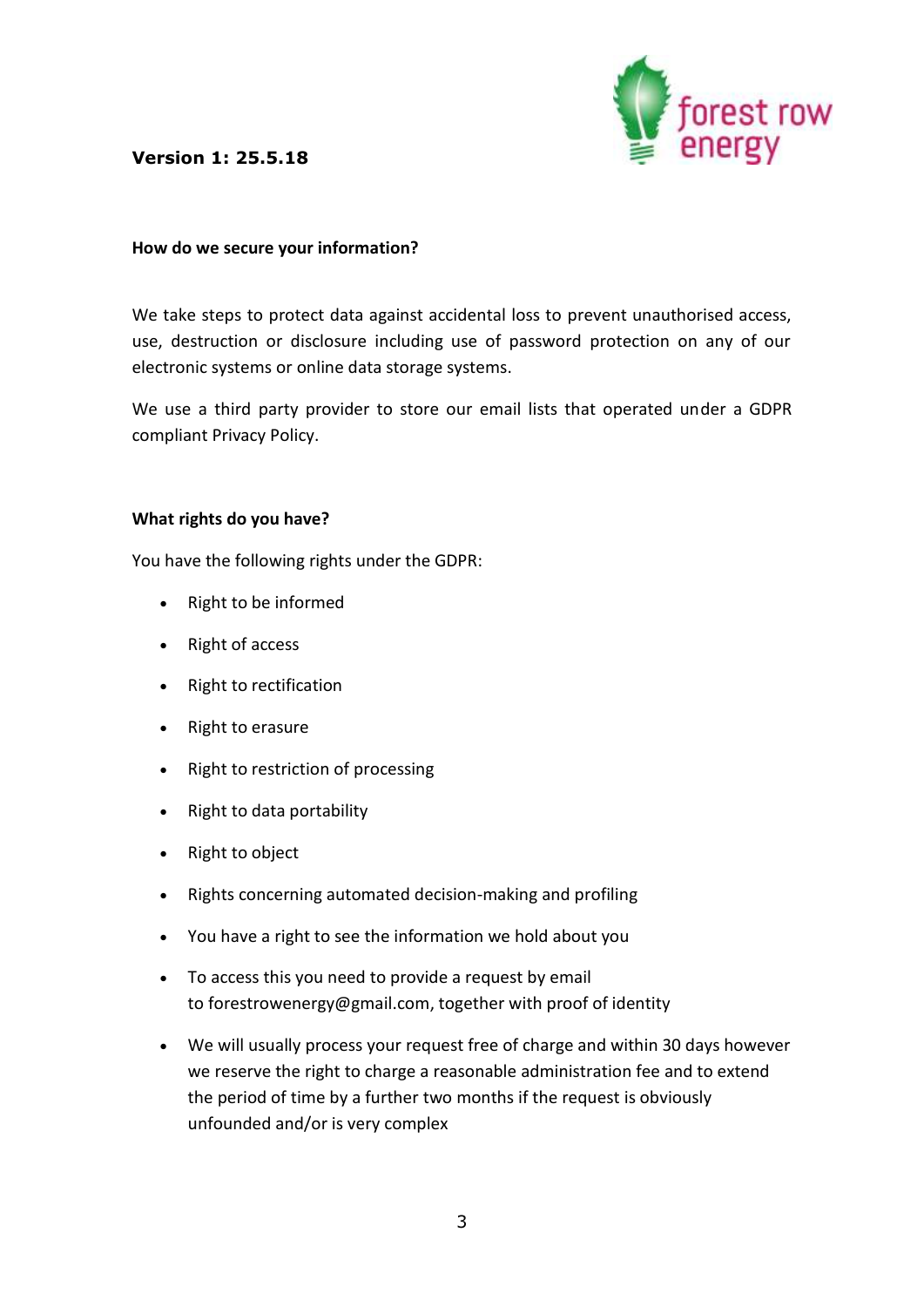

#### **Right to erasure**

- You have a right to ask us to erase your personal data in certain cases (details may be found in Article 17 of the GDPR)
- We will deal with your request free of charge and within 30 days but reserve the right to refuse to erase information that we are required to retain by law or regulation
- To exercise your right to erasure please contact us by email to forestrowenergy@gmail.com, together with proof of identity

## **Use of cookies**

Use of cookies on our website is shown in the appendix to this Policy.

## **Updates and changes to our Privacy Policy**

We may periodically update our Privacy Policy with changes taking place with immediate effect. We will publish any changes on our website [www.forestrowenergy@gmail.com](http://www.forestrowenergy@gmail.com/)

#### **Contact information**

If you require any further information or would like to make requests relating to this Policy please contact our Privacy Compliance Officer at forestrowenergy@gmail.com